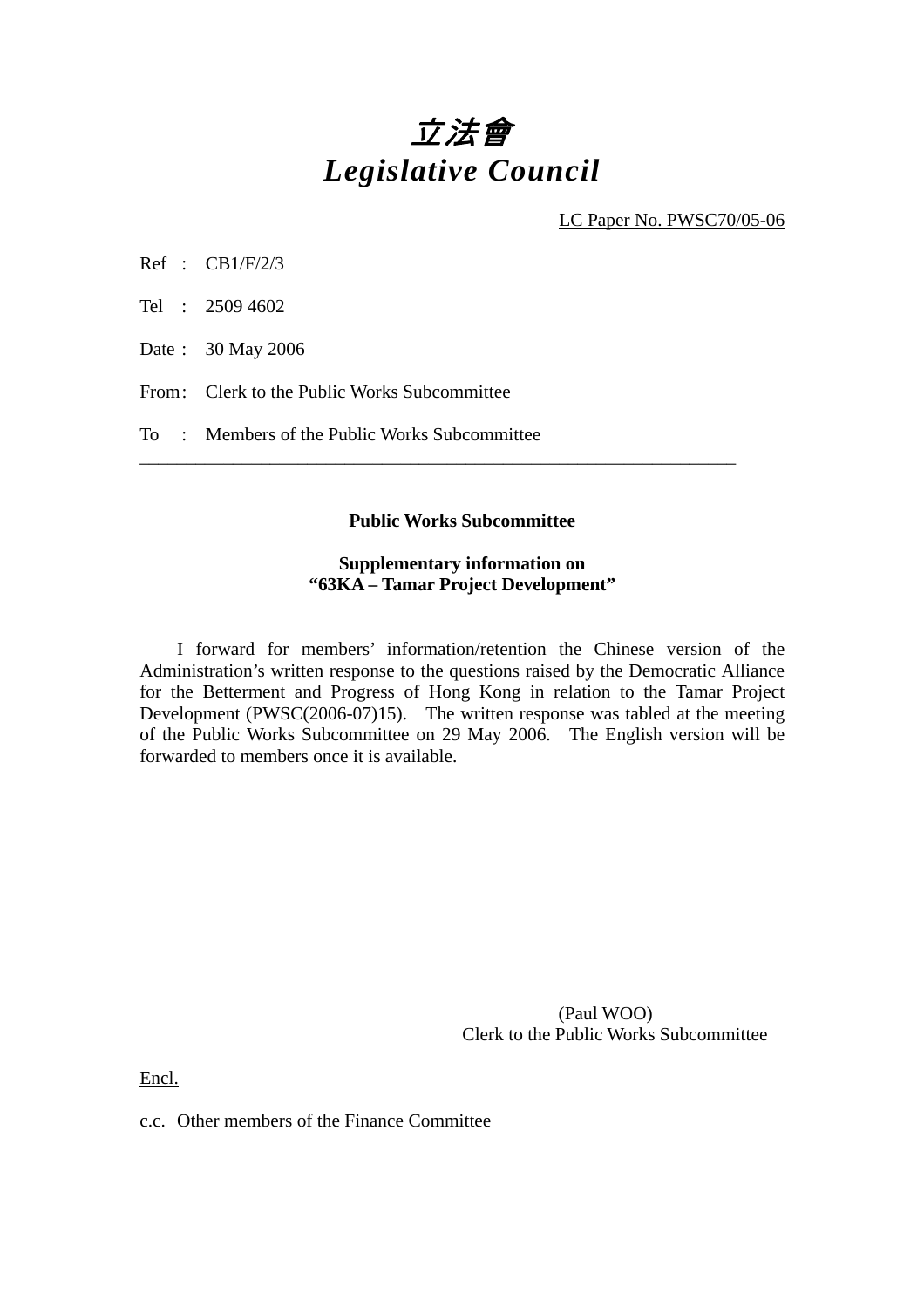## **Meeting on 29 May 2006**

## **PWSC (2006-07)15 – Tamar Development Project**

In its letter to the Public Works Subcommittee of the Legislative Council (LegCo) on 23 May 2006, the Democratic Alliance for the Betterment and Progress of Hong Kong raised ten questions. Although some of the questions are on the waterfront development and Road P2, which are not covered by the funding application for the Tamar development project, we would respond to all the issues raised as follows-

**(1) How will the Administration ensure that the Tamar site and the adjacent areas will remain a hub of activity and not become a "dead city" on holidays and outside office hours on weekdays?** 

The waterfront adjacent the Tamar site will provide for a mix of uses, including alfresco dining areas, outdoor media shows, art display and performance venues and galleries. As such, there will be a diversity of activities to attract tourists and local residents.

**(2) How will Wan Chai North be re-developed to breathe life into the area, making reference to the land use pattern of the Tamar site?** 

In planning for the new waterfront at Wan Chai North, reference will be made to the Town Planning Board's "Vision Statement for the Victoria Harbour" and the Harbour-front Enhancement Committee's "Harbour Planning Principles". The Administration will take the opportunity for reviewing the Wan Chai Development Phase II to actively consider enhancing the Wan Chai waterfront to add to its vitality and attractiveness. Possible options include reserving land for the provision of a waterfront promenade to connect with the Central waterfront.

**(3) What kind of mass transportation system will be provided in the area to alleviate the traffic flow of Road P2? When will the system be completed? When will it be completed and commissioned?**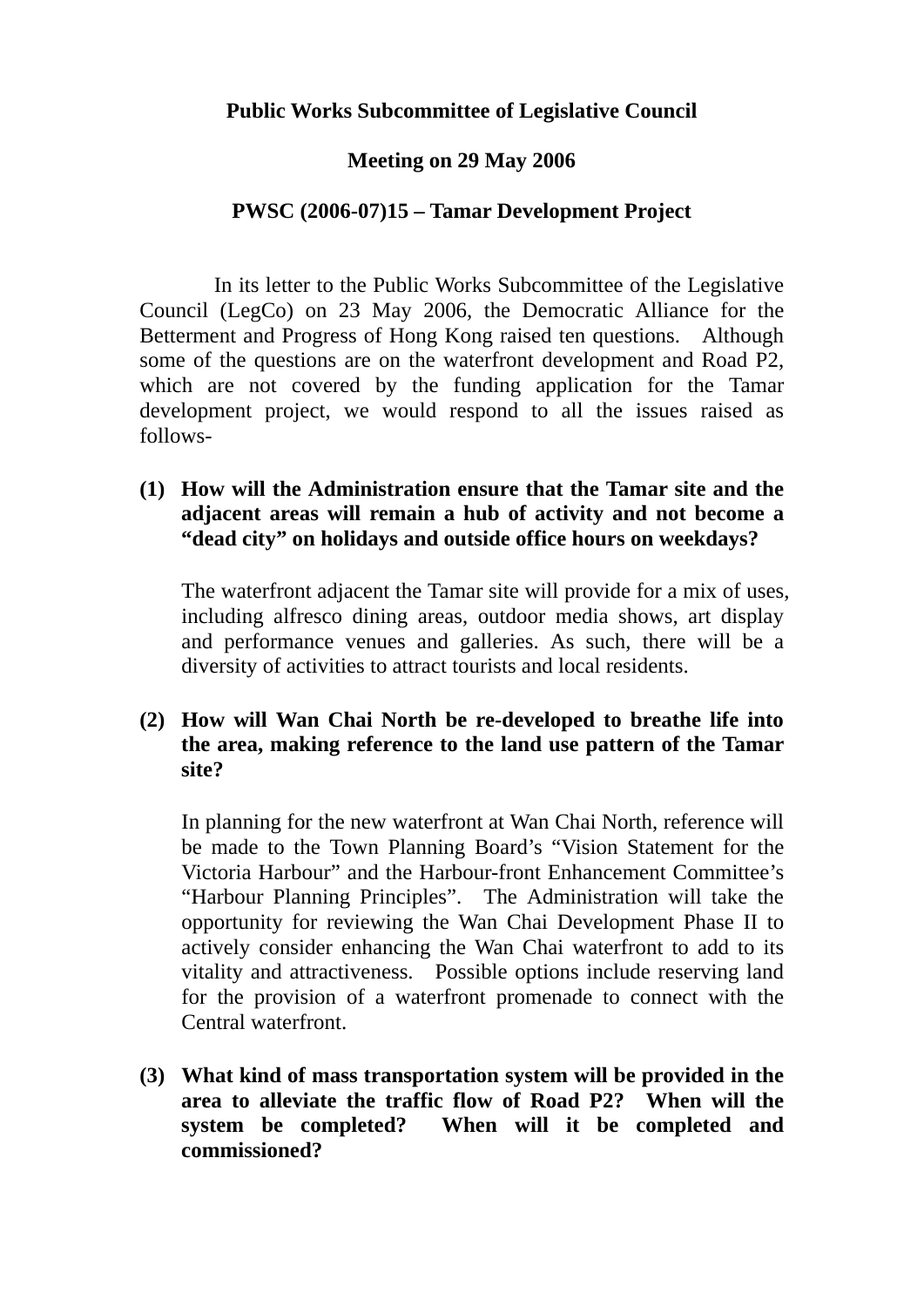Apart from taking MTR at the Admiralty Station, people moving to and from the Tamar site may make use of the bus, mini-bus and taxi services readily available at the public transport interchange at Admiralty. To facilitate pedestrians commuting between the Tamar site and the public transport interchange at Admiralty, the Government intends to construct two covered footbridges, which will connect the Tamar site with Admiralty, close to the public transport interchange; and the existing footbridge system linking CITIC Tower respectively.

Moreover, bus stops and mini-bus stops will be provided along Road P2 at suitable locations to provide bus and mini-bus services to the public in areas closer to the Tamar site.

In the long run, we will take forward the North Island Line (NIL) project to increase the rail capacity along the northern coast of Hong Kong Island if the MTR service between Causeway Bay and Central reaches saturation. In this case, there will be a Tamar Station on the NIL. According to projections based on existing planning data, there will still be spare capacity for the MTR service between Causeway Bay and Central up to 2016. Therefore, the NIL may be required only after 2016.

**(4) How will the air pollution caused by the traffic on the trunk road, especially in the vicinity of the access to the underpasses along the trunk road, be reduced? Could a better design with more openness and better ventilation be adopted for the underpasses and pedestrian deck?** 

Road P2 will be a dual two-lane local distributor road, the speed limit of which will be 50 kilometers per hour. Since the major part of Road P2, which is to be located near the waterfront, will be left uncovered, ventilation of the area will be good and it is unlikely that it will cause any air pollution problem. The section of Road P2 in front of the Tamar site will be submerged below the ground level and therefore its impact on the users of the open space facilities will be reduced.

The open space of the Tamar site will be connected to the adjoining waterfront promenade by an at-grade pedestrian deck of a width of 50 to 60 metres above the sunken portion of Road P2. The at-grade pedestrian deck will be open and this will ensure good ventilation of the area.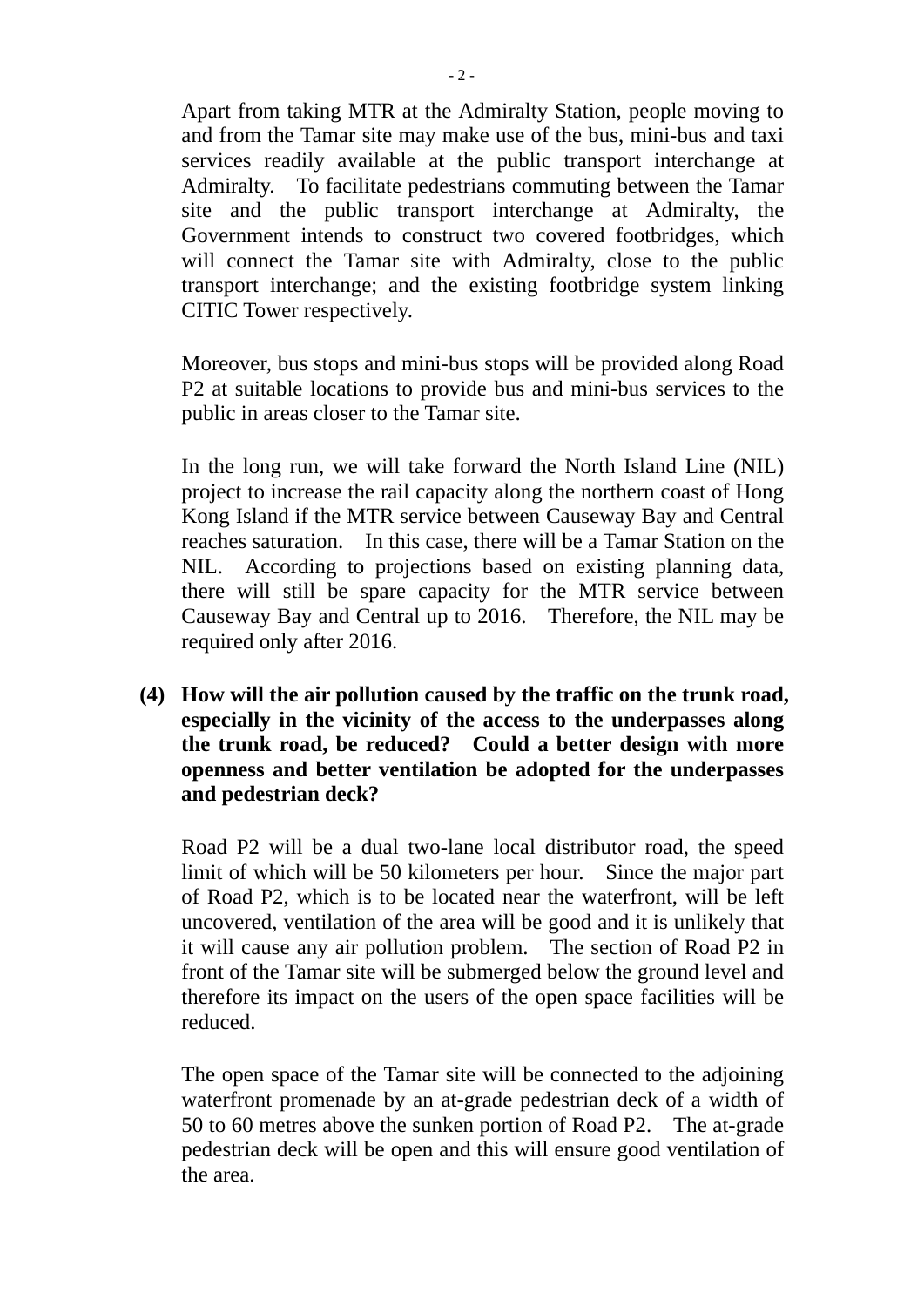**(5) To facilitate pedestrians commuting between the waterfront and the town centre, will the Administration undertake to provide at-grade signal-controlled pedestrian crossings at various location along Road P2 and make the crossings fit in with the all-weather pedestrian accesses leading to different directions?** 

**and**

# **(6) How many at-grade pedestrian accesses will be provided to connect Tamar with the adjacent areas?**

We plan to provide three sets of at-grade pedestrian crossings at the section of Road P2 within the Central Reclamation III area to facilitate pedestrians walking to and from the waterfront.

The section of Road P2 facing the Tamar site will be built as a sunken portion, above which there will be a 50 to 60 metre wide at-grade open deck serving as pedestrian access to connect the open space at the Tamar site with the waterfront promenade.

Apart from the three sets of at-grade pedestrian crossings at Road P2, there will also be three featured corridors through which pedestrians can walk from the town centre to the waterfront. The Statue Square and the New Star Ferry Pier will be connected by a low-rise garden deck and an at-grade landscaped walkway.

Subject to the traffic condition, we will consider providing additional at-grade pedestrian crossings at suitable locations as and when necessary.

**(7) Will a podium style development be adopted for the entire Tamar site? If so, how will the Administration ensure that the area on the ground floor below will be a hub of activity and that the view of Victoria Harbour will not be obstructed?** 

The final design of the Tamar project will depend on the design proposal of the successful tenderer. It is not appropriate to presume at this stage whether a "podium style development" will be adopted for Tamar.

The area adjoining the future waterfront promenade is zoned "open space" (occupying about half of the Tamar site), and will serve as a multi-purpose venue for public leisure, recreational and cultural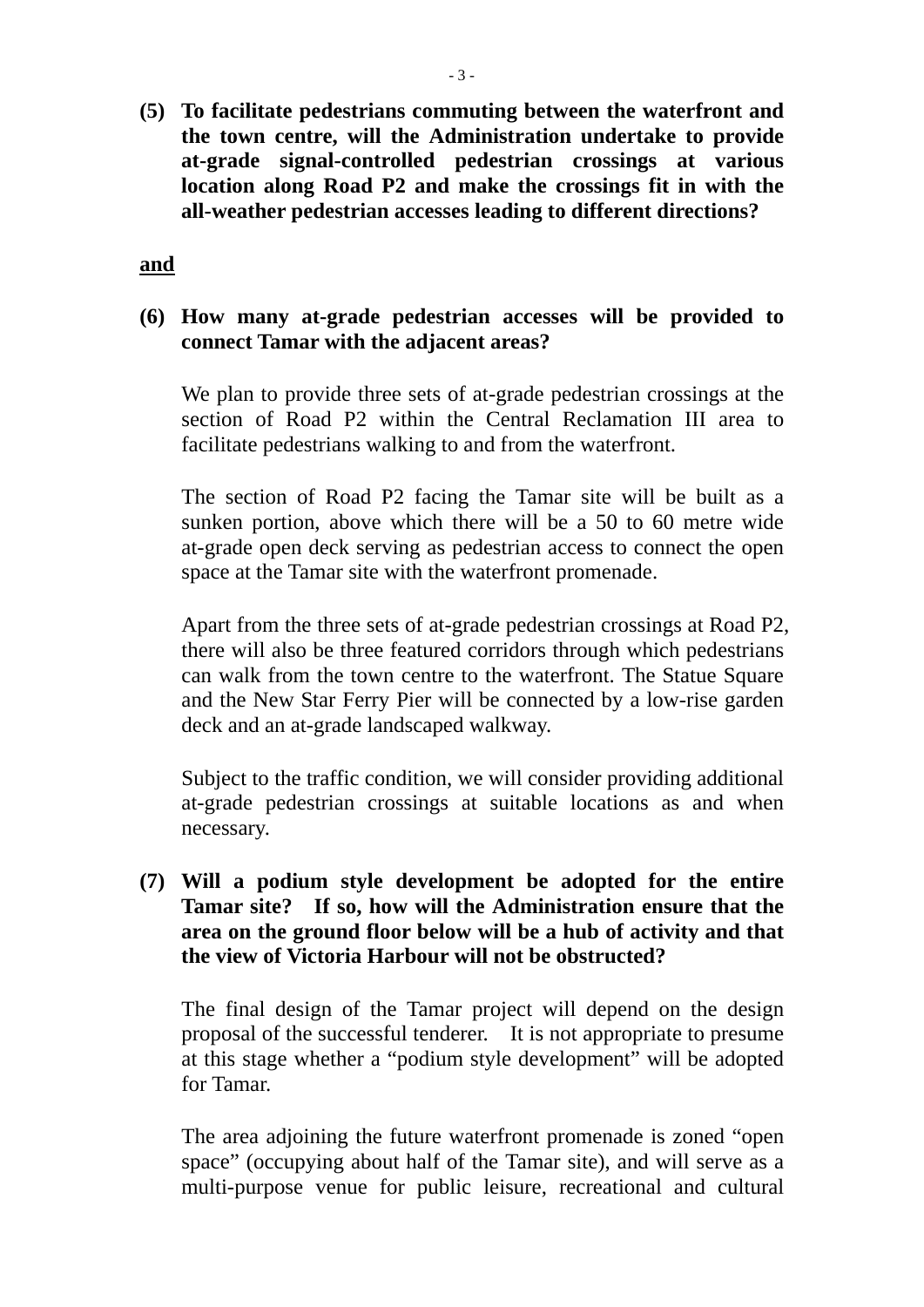activities. The open space will be connected to the waterfront promenade by a 50 to 60 metre wide open pedestrian deck, providing access to the waterfront. This will help achieve the objective of "a harbour for the people, a harbour of life" and meet the public's expectation of making the harbourfront easily accessible to all. These planning intentions will be clearly reflected in the tender document, requiring the tenderers to take due account of them in their design proposals so as to achieve the above objectives.

# **(8) If both the design and the construction of the entire project are to be undertaken by the same contractor, how will the Administration effectively control the design quality and closely monitor the construction of the project?**

The Tamar prequalification exercise that has just completed has drawn much interest from locally- and internationally-renowned architects. Given the importance of the design of the new development, we will place due weight on the design aspects in the evaluation criteria when the project is formally put up for tender. Also, the Special Selection Board for the Tamar Development Project (SSB) will carefully examine whether the design proposals submitted meet the requirements in the tender document.

As regards the implementation of the development project, the Architectural Services Department (ArchSD) has an effective system to monitor and oversee the entire design and build process. After the award of the tender, ArchSD, being the monitoring authority of the construction works, will peruse the detailed design plans submitted by the successful tenderer to ensure that the design fulfills the user's requirements both in terms of function and use of materials as set out in the tender document and the contract.

At the construction stage, as in the case of other public work projects, ArchSD will station an inspection team on the construction site, to ensure that the procedures, materials and details of works are in compliance with the approved plans. ArchSD will also play a monitoring role throughout the process to ensure completion of the project in accordance with the terms of the contract.

**(9) How will the Administration improve the overall design of buildings under the Tamar project, including lowering the height of buildings and switching to low density and decentralization developments, so as to add to the diversity and attractiveness of**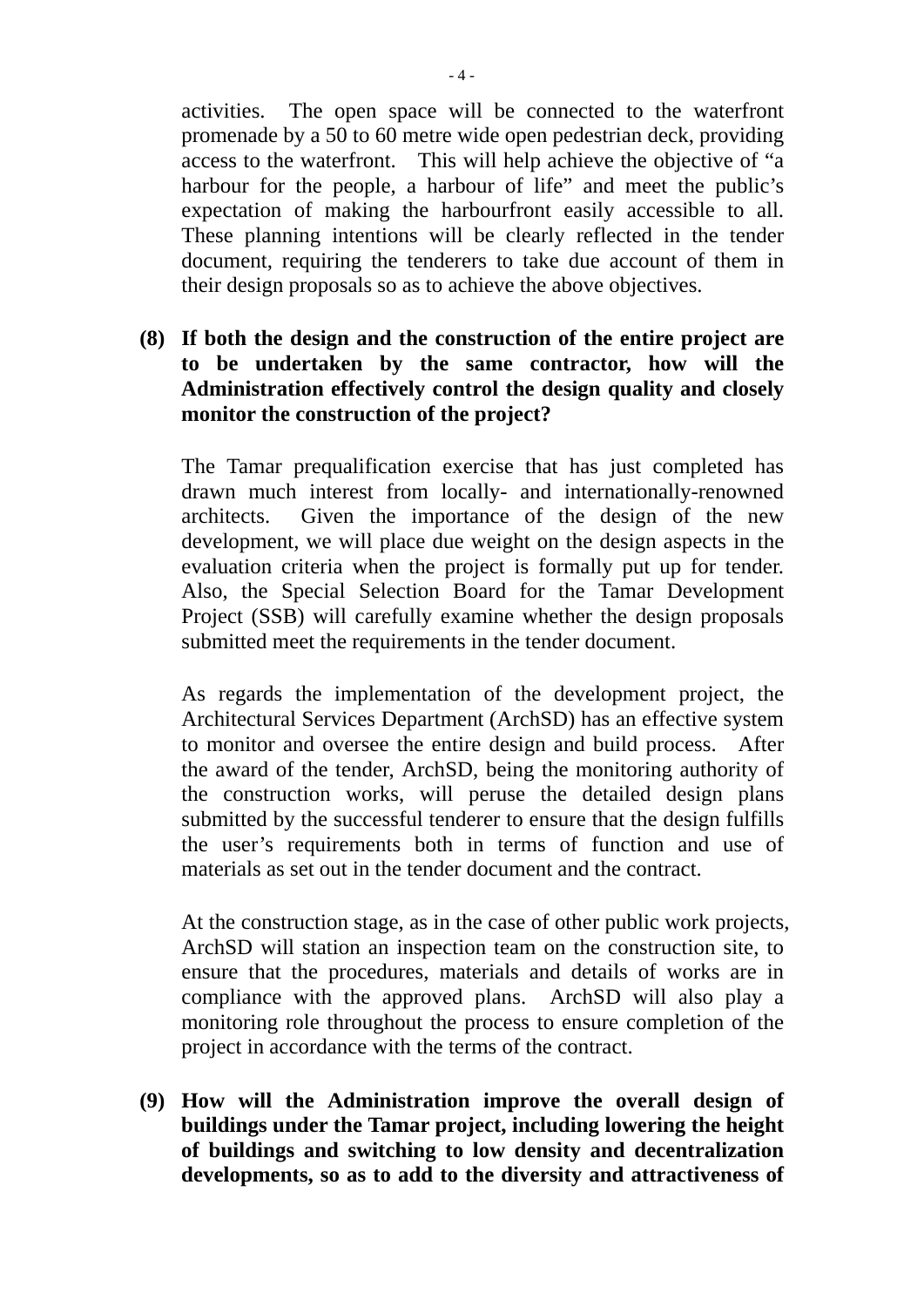#### **the Tamar site?**

We understand the request of the public for lowering the height and reducing the size of the buildings on the Tamar site. Therefore, we have tightened the height restriction of buildings from the statutory 180 metre PD to a level between 130 metre PD and 160 metre PD. At least around half of the Tamar site (2 hectares) would be developed as public open space.

As regards specific design requirements, major considerations of the overall design of the Tamar project include the height and size of buildings, the overall disposition, aesthetics and innovation. All these are important factors to be considered in the tender assessment. The above design intentions will be clearly reflected in the tender document, requiring the tenderers to fully consider them in their design proposals to achieve the above objectives. We will also make it clear that the design of the Central Government Complex (CGC) and LegCo Complex (LCC) should duly reflect their distinct identities taking into account their respective constitutional roles.

**(10) Will the Administration promise to disclose its preliminary planning concepts to ensure that the public would have an adequate understanding of the Tamar Development Project and a consensus has been reached before seeking funding approval from the LegCo?** 

In the prequalification document issued on 20 December 2005, the Government has outlined the design and planning concepts for the Tamar development project. We have consulted the LegCo Panel on Planning, Lands and Works and its Subcommittee to Review the Planning for the Central Waterfront (including the Tamar Site) eight times, and have clearly explained these concepts to the Members and the public during the discussions.

Regarding the planning for the Tamar project, the Tamar site has a total area of 4.2 hectares, about half of it (2.2 hectares) is zoned "Government, Institution or Community" (G/IC) and the other half (2 hectares) is zoned "Open Space" on the statutory Outline Zoning Plan (OZP). The OZP had undergone due public consultation between 1998 and 2000, and was approved by the Chief Executive in Council. Therefore, the public has already had knowledge about the planning concepts. The Government proposes to build the new CGC and LCC on the area zoned "G/IC" to address the office space